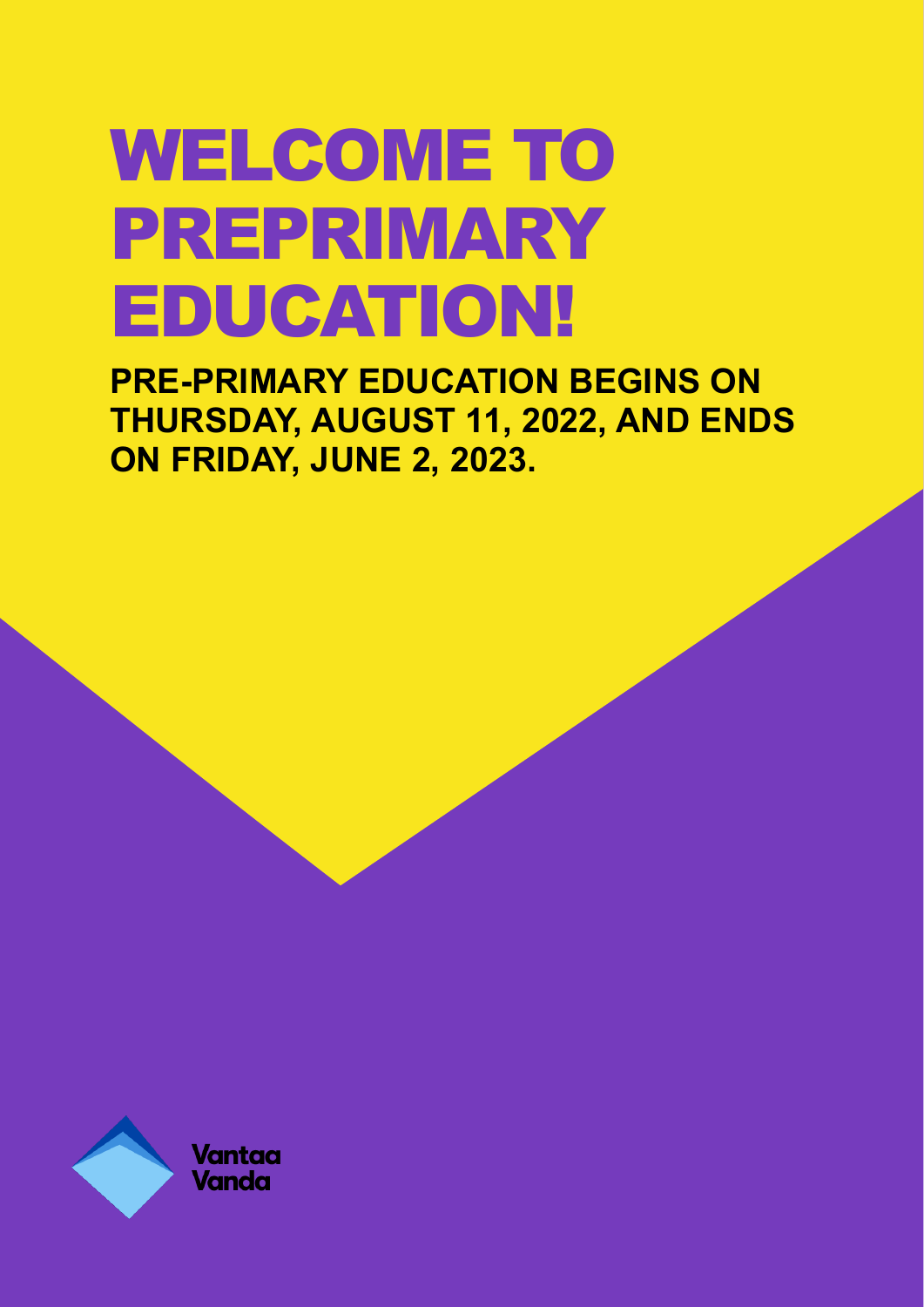# WELCOME TO PRE-PRIMARY EDUCATION!



Pre-primary education begins on Thursday, August 11, 2022, and ends on Friday, June 2, 2023.

Pre-primary education constitutes part of the life-long learning path that begins at home and in early childhood education, and continues after pre-primary education in basic education. Pre-primary education aims to bolster a child's developmental and learning potentials, as well as to strengthen the child's social skills and healthy self-esteem together with the child's family. Pre-primary education is obligatory, goal-oriented, and based on a curriculum. A learning plan will be compiled for every child, together with the children and their guardians.

In pre-primary education, children experience and learn as part of a peer group. Pre-primary education consists of learning packages of varying scope and implementation that are based on the children's interests, as well as on pre-primary education's joint goals. Learning in pre-primary education, thus, largely takes place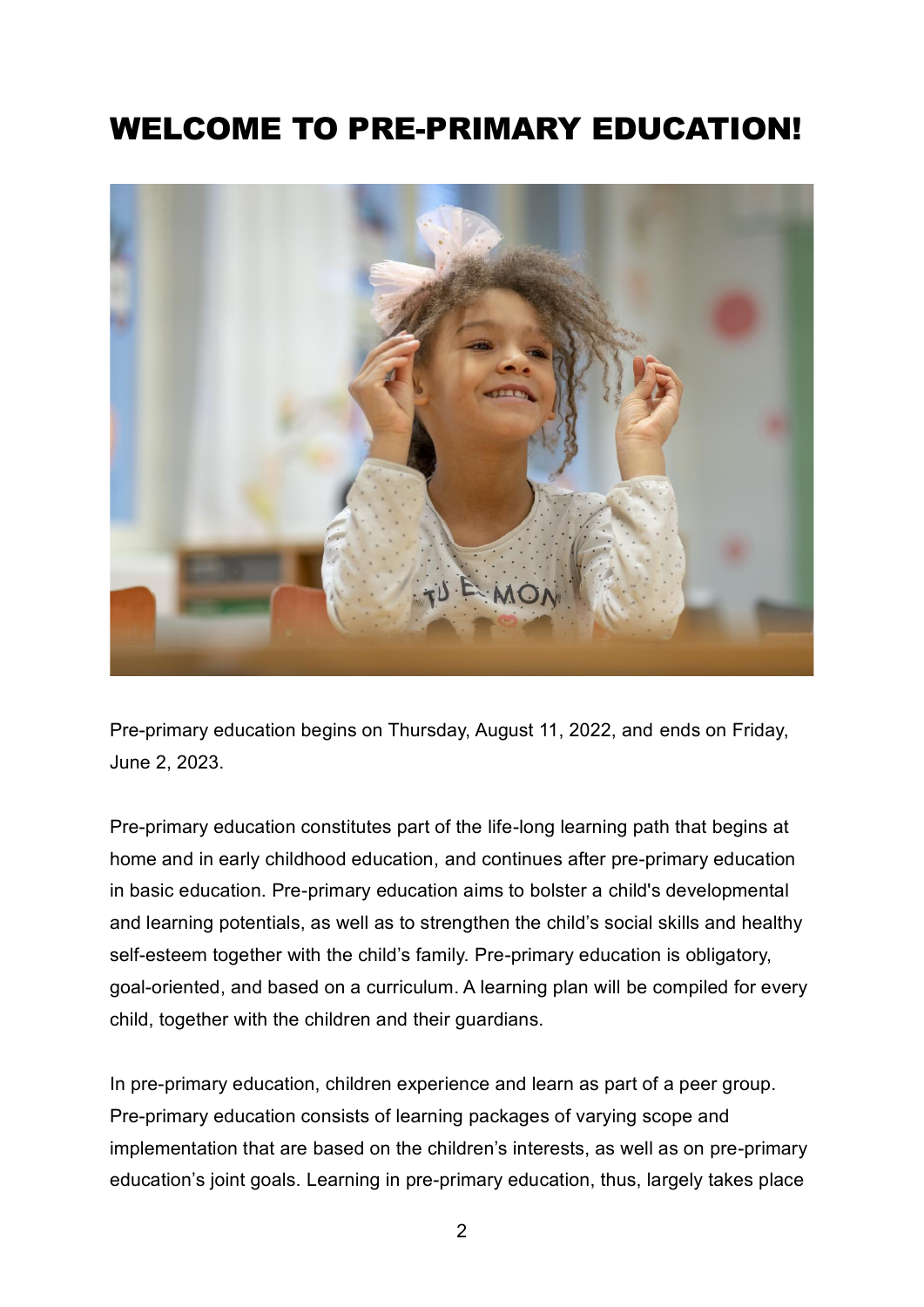through playing, and there is always time for playing during every pre-primary education day. In addition to play, different kind of experiential and operational approaches offer experiences and boost the children's learning motivation.

#### Remember to enroll your child in pre-primary education from January 5 to January 30, 2022!

- You can enroll online on the VaSa service or by leaving an application at a daycare center.
- You can check the pre-primary education places on Vantaa's website at: vantaa.fi/esiopetus.
- You can view the pre-primary education decision on the VaSa service.

# Pre-primary education is free of charge and includes a meal

Pre-primary education is arranged on schooldays, four hours per day. Pre-primary education is free of charge and includes one daily meal. In addition to pre-primary education, children have the possibility of participating in early childhood education, subject to a charge, which supplements pre-primary education. Inform about your need for supplementary early childhood education in connection with enrolling in pre-primary education.

## Language options in pre-primary education

Each pre-primary education group will familiarize itself with the languages and cultures of the participants in the group during the year. Some of the most common words in those languages will be taught in pre-primary education. Planning and implementing pre-primary education will utilize families' expertise in their own linguistic and cultural backgrounds.

If you want your child's pre-primary education to have a stronger language focus, Vantaa also offers:

- English-enriched pre-primary education
- Swedish-immersion pre-primary education or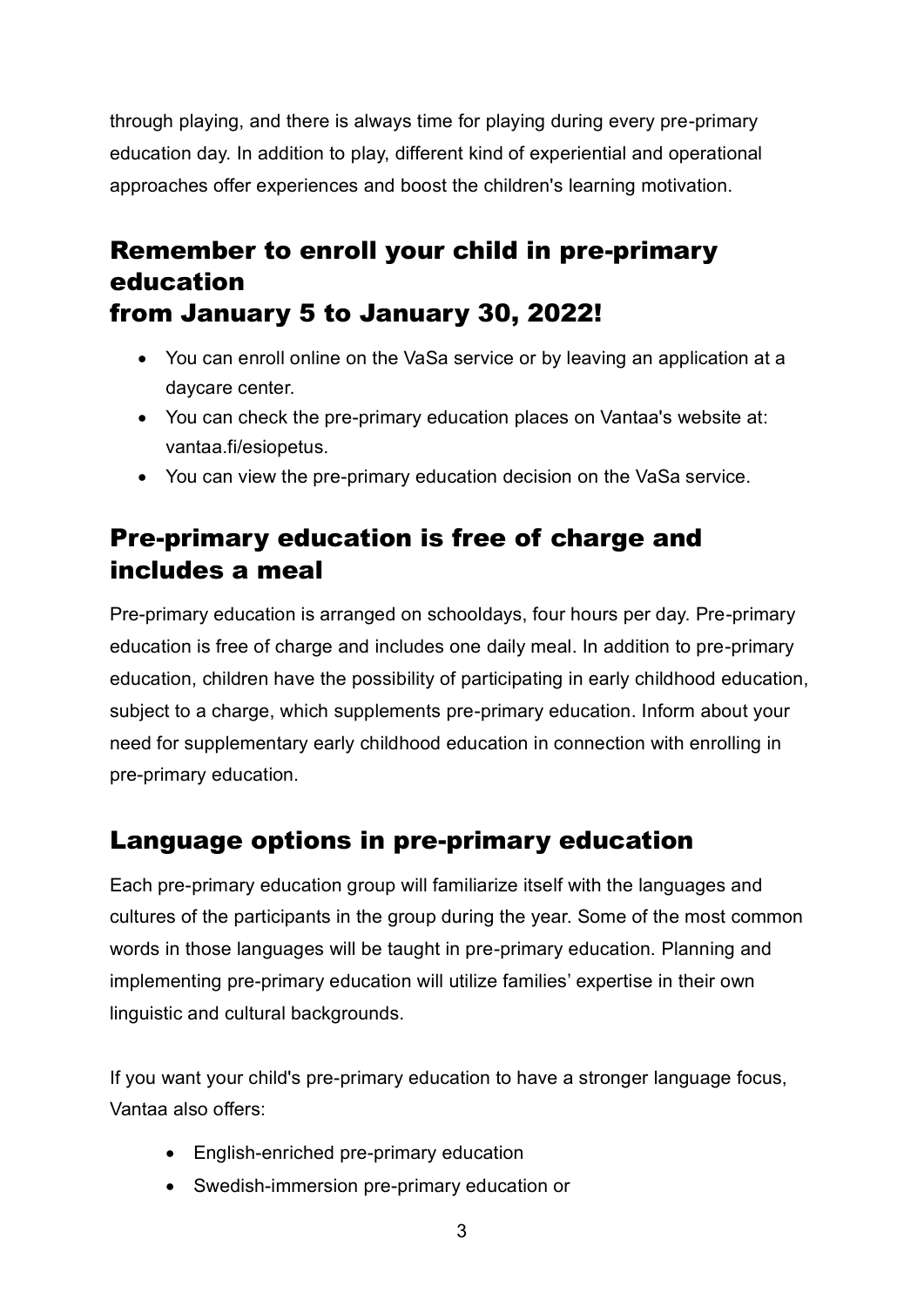• comprehensive English-language pre-primary education

Read more about the language options at: vantaa.fi/kaksikielinenesiopetus

## Cooperation with schools

The children will be introduced to the school's operational culture and learning environment already during the pre-primary education year. In Vantaa, each preprimary education place has a partner school with which they carry out operational cooperation. This refers, for example, to joint activities between children participating in pre-primary education and students in elementary instruction, as well as school visits. In the pre-primary education spring term, data on the children with be transferred to their future schools in cooperation with their guardians. The aim of the data transfer is to ensure the children's easy transition from pre-primary education to school and the continuum of learning support.

#### Welcome to the open house event!

All pre-primary education places in Vantaa will arrange an introduction to families during week 20. The pre-primary education places will inform the guardians about the events.

#### Preparatory instruction provides facilities for studying in the Finnish language in basic education

Instruction preparing for basic education is arranged for those children with immigrant backgrounds whose Finnish-language proficiency is not sufficient for studying in a pre-primary education group.

Preparatory instruction is given on schooldays, five hours per day. Four hours of instruction will be given as part of pre-primary education and one hour will be arranged in a smaller group.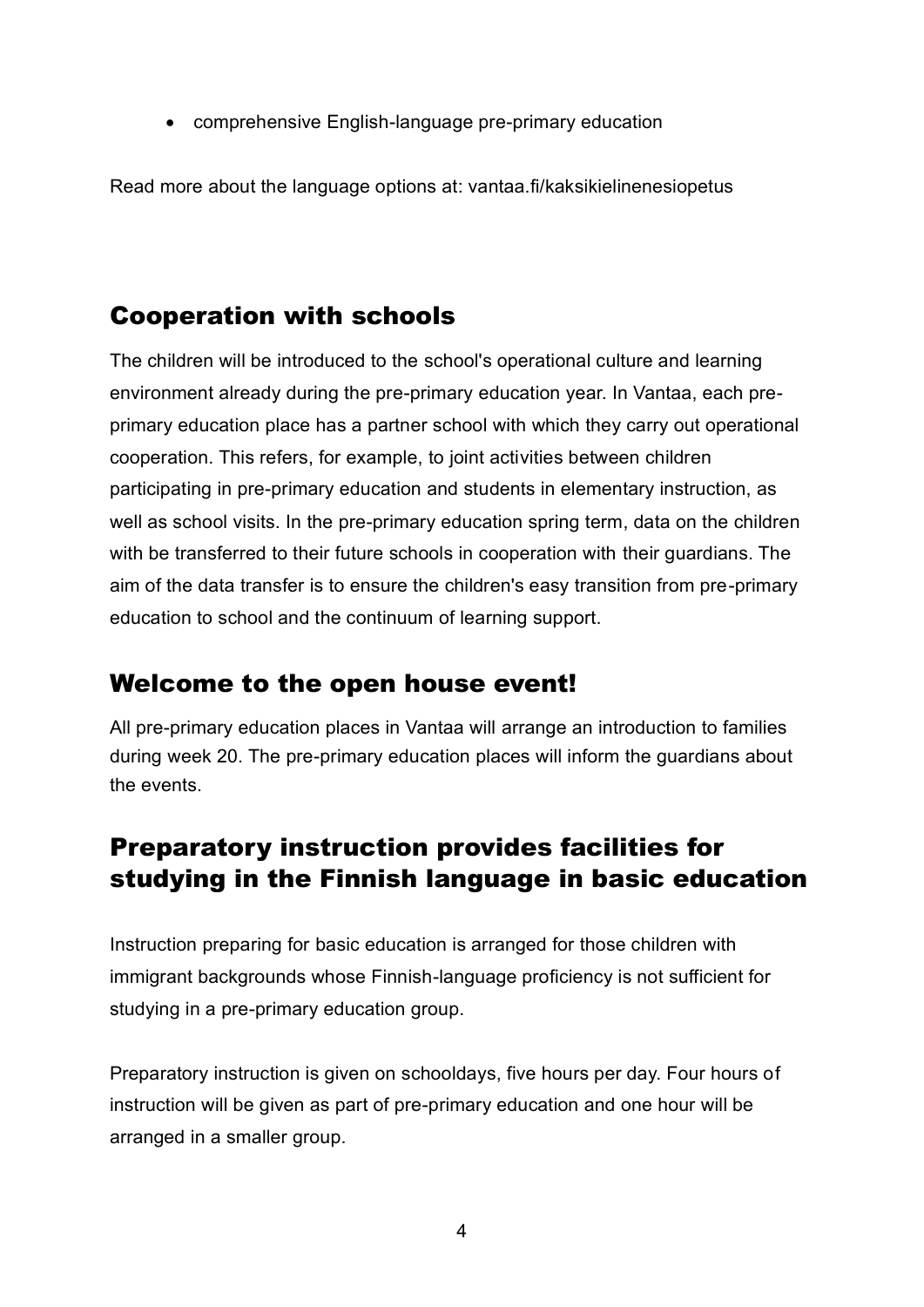Guardians shall enroll their children in pre-primary education, after which applying for preparatory instruction will be agreed together with the child's guardians, the pre-primary education place, and the language and cultural coordinators.